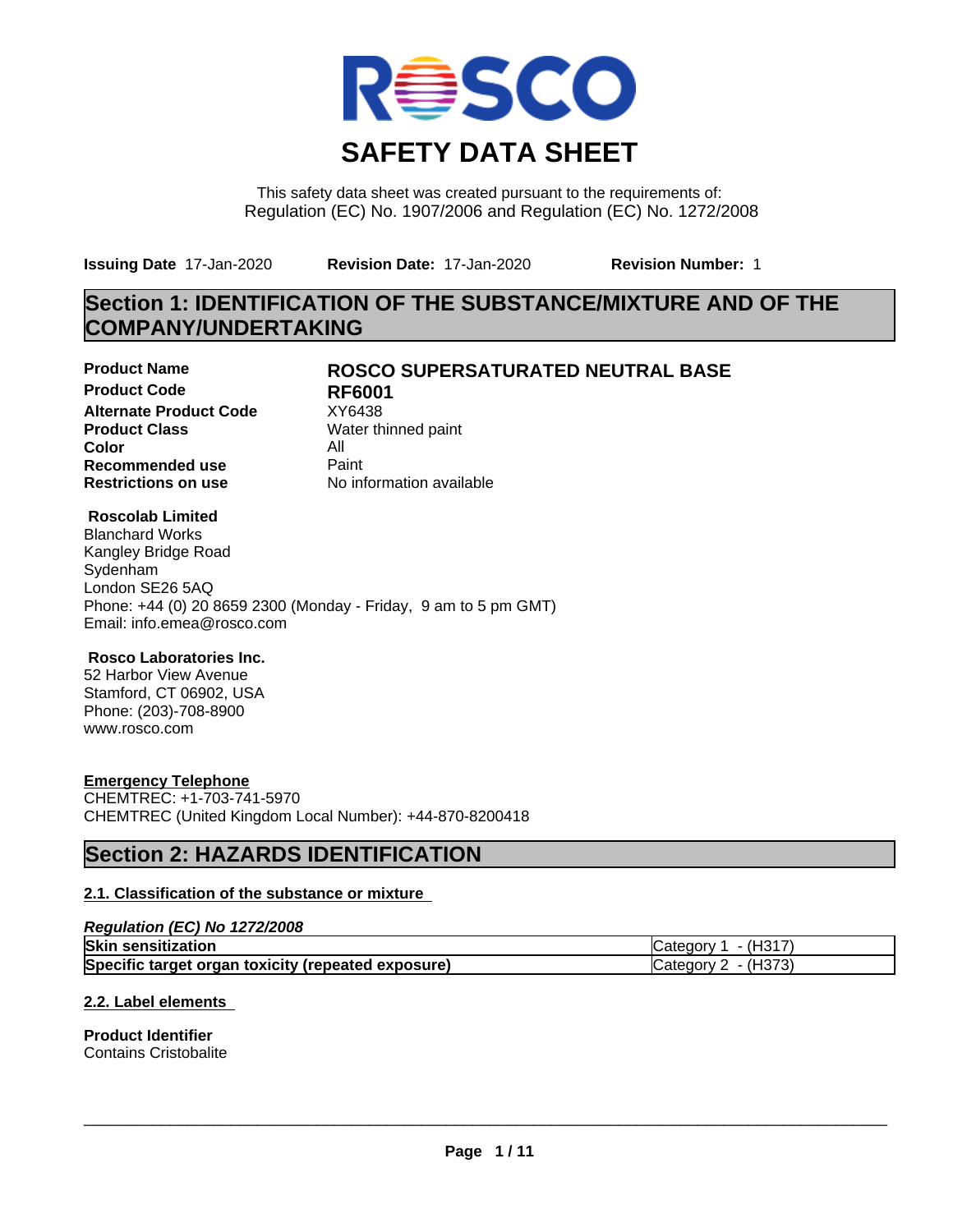

Warning

#### **Hazard statements**

H317 - May cause an allergic skin reaction H373 - May cause damage to organs through prolonged or repeated exposure

EUH208 - Contains ( 1,2-Benzisothiazolin-3-one ). May produce an allergic reaction

#### **Precautionary Statements - EU (§28, 1272/2008)**

P101 - If medical advice is needed, have product container or label at hand

- P102 Keep out of reach of children
- P260 Do not breathe dust/fume/gas/mist/vapors/spray
- P280 Wear eye protection/ face protection
- P314 Get medical advice/attention if you feel unwell
- P501 Dispose of contents/container to industrial incineration plant

#### **2.3. Other hazards**

**General Hazards** No information available

# **Section 3: COMPOSITION/INFORMATION ON INGREDIENTS**

#### **3.1 Substances**

Not applicable

#### **3.2 Mixtures**

| <b>Chemical name</b>                                           | <b>EINECS/ELINCS No.</b> | <b>CAS No.</b> | Weight-%         | <b>Classification</b><br>according to<br><b>Regulation (EC) No.</b><br>1272/2008 [CLP]                               | <b>REACH registration</b><br>number |
|----------------------------------------------------------------|--------------------------|----------------|------------------|----------------------------------------------------------------------------------------------------------------------|-------------------------------------|
| Limestone                                                      | 215-279-6                | 1317-65-3      | $>=35 - 40$      |                                                                                                                      | Not available                       |
| Cristobalite                                                   | 238-455-4                | 14464-46-1     | $>=1 - 5$        | STOT RE 1 (H372)                                                                                                     | Not available                       |
| Propylene glycol                                               | 200-338-0                | $57 - 55 - 6$  | $>=1 - 5$        | Not available                                                                                                        | 101-2119456809-23-021<br>24         |
| Diatomaceous silica,<br>flux-calcined                          | 272-489-0                | 68855-54-9     | $>=1 - 5$        | STOT RE 2 (H373)                                                                                                     | Not available                       |
| Distillates, petroleum,<br>solvent-refined heavy<br>paraffinic | 265-090-8                | 64741-88-4     | $>=0.1 - 0.3$    | Repr. 2 (H361)<br>STOT RE 1 (H372)<br>Asp. Tox 1 (H304)                                                              | Not available                       |
| Silica, crystalline                                            | 238-878-4                | 14808-60-7     | $>=0.1 - 0.3$    | STOT RE 1 (H372)                                                                                                     | Not available                       |
| 1.2-Benzisothiazolin-3-one                                     | 220-120-9                | 2634-33-5      | $>=0.005 - 0.01$ | Acute Tox. 4 (H302)<br>Skin Irrit. 2 (H315)<br>Eye Dam. 1 (H318)<br>Skin Sens. 1 (H317)<br>Aquatic Acute 1<br>(H400) | Not available                       |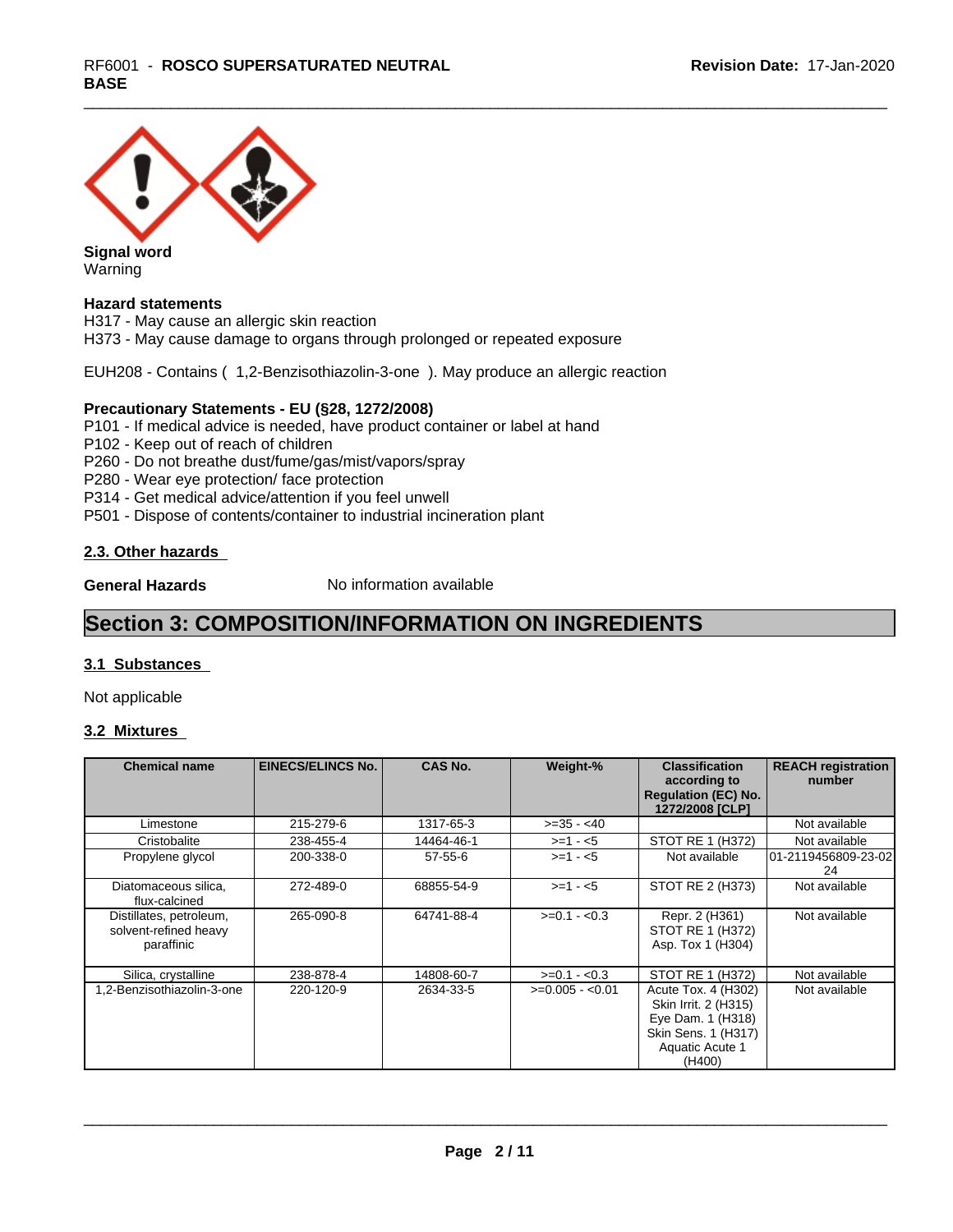#### *Full text of H- and EUH-phrases: see section 16*

This product contains one or more candidate substance(s) of very high concern (Regulation (EC) No. 1907/2006 (REACH), Article 59)

| ----<br>mical name.<br>- IIGF                               | 'NG                                  | .<br>.<br>$\sim$ $\sim$ $\sim$<br>andidate. |
|-------------------------------------------------------------|--------------------------------------|---------------------------------------------|
| <br>ether<br>Polvetr<br>l octviphenol (<br>alvcol<br>hvlene | 9002<br>$\sim$<br>$\sim$ $\sim$<br>ື | .isteo                                      |

# **Section 4: FIRST AID MEASURES**

| 4.1. Description of first aid measures |
|----------------------------------------|
|----------------------------------------|

**Description of first aid measures**

| <b>General Advice</b> | No hazards which require special first aid measures.                                                     |
|-----------------------|----------------------------------------------------------------------------------------------------------|
| <b>Eye Contact</b>    | Rinse thoroughly with plenty of water for at least 15<br>minutes and consult a physician.                |
| <b>Skin Contact</b>   | Wash off immediately with soap and plenty of water while<br>removing all contaminated clothes and shoes. |
| <b>Inhalation</b>     | Move to fresh air. If symptoms persist, call a physician.                                                |
| Ingestion             | Clean mouth with water and afterwards drink plenty of<br>water. Consult a physician if necessary.        |

#### **4.2. Most important symptoms and effects, both acute and delayed**

| May cause allergic skin reaction.<br><b>Most Important Symptoms/Effects</b> |  |
|-----------------------------------------------------------------------------|--|
|-----------------------------------------------------------------------------|--|

**4.3. Indication of any immediate medical attention and special treatment needed** 

**Notes To Physician Treat symptomatically.** Treat symptomatically.

 $\overline{\phantom{a}}$  ,  $\overline{\phantom{a}}$  ,  $\overline{\phantom{a}}$  ,  $\overline{\phantom{a}}$  ,  $\overline{\phantom{a}}$  ,  $\overline{\phantom{a}}$  ,  $\overline{\phantom{a}}$  ,  $\overline{\phantom{a}}$  ,  $\overline{\phantom{a}}$  ,  $\overline{\phantom{a}}$  ,  $\overline{\phantom{a}}$  ,  $\overline{\phantom{a}}$  ,  $\overline{\phantom{a}}$  ,  $\overline{\phantom{a}}$  ,  $\overline{\phantom{a}}$  ,  $\overline{\phantom{a}}$ 

# **Section 5: FIRE FIGHTING MEASURES**

|  | 5.1. Extinguishing media |  |  |
|--|--------------------------|--|--|
|  |                          |  |  |

**Suitable Extinguishing Media** Use extinguishing measures that are appropriate to local circumstances and the surrounding environment. **Unsuitable Extinguishing Media** Noinformation available. **5.2. Special hazards arising from the substance or mixture Specific Hazards Arising From The Chemical** Closed containers may rupture ifexposed to fire or extreme heat. **Sensitivity to static discharge** No

**Sensitivity to mechanical impact** No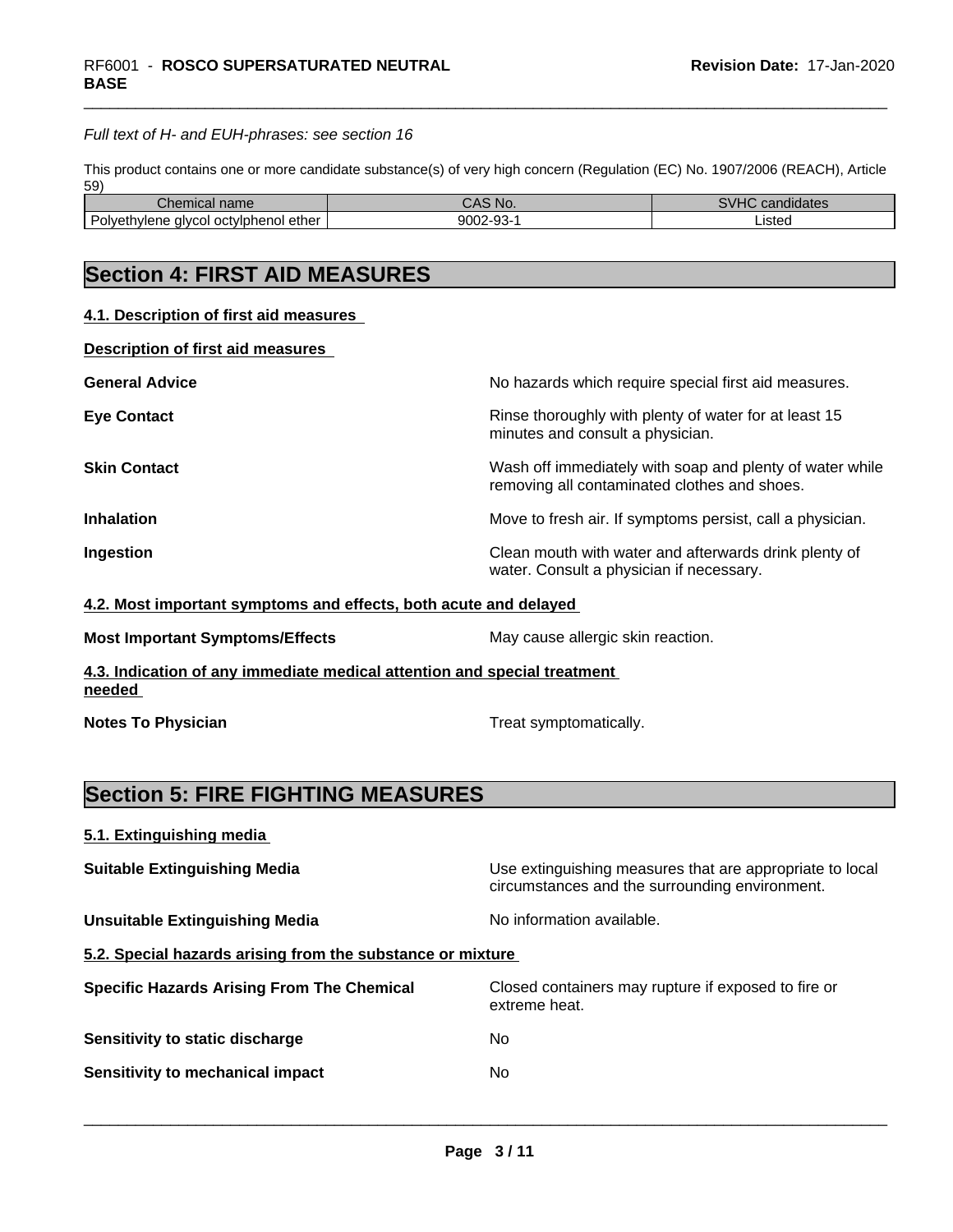#### **5.3. Advice for firefighters**

**Protective equipment and precautions for firefighters** Wear self-contained breathing apparatus and protective suit.

# **Section 6: ACCIDENTAL RELEASE MEASURES**

**6.1. Personal precautions, protective equipment and emergency procedures**

**Personal Precautions Avoid contact with skin, eyes and clothing. Ensure** Avoid contact with skin, eyes and clothing. Ensure adequate ventilation.

**Other Information Observe all relevant local and international regulations.** 

**6.2. Environmental precautions**

**Environmental precautions Environmental precautions Prevent spreading of vapors through sewers, ventilation** systems and confined areas.

vapors, spray mists or sanding dust. In case of insufficient

ventilation, wear suitable respiratory equipment.

label / literature for specific instructions.

**6.3. Methods and material for containment and cleaning up**

**Methods for Containment** Absorb with inert material and place in suitable container

**Methods for Cleaning Up** Clean contaminated surface thoroughly.

**6.4. Reference to other sections**

**Other information** See Section 12 for additional information.

# **Section 7: HANDLING AND STORAGE**

#### **7.1. Precautions for safe handling**

**Handling Handling Avoid contact with skin, eyes and clothing. Avoid breathing** 

**Hygiene Measures** Mash thoroughly after handling.

children.

for disposal.

**7.2. Conditions for safe storage, including any incompatibilities**

**Storage** Storage **Keep container tightly closed.** Keep out of the reach of

**7.3. Specific end use(s)**

**Specific Uses Architectural coating. Apply as directed. Refer to product Specific Uses** 

**Risk Management Methods (RMM)** Not Applicable.

 $\overline{\phantom{a}}$  ,  $\overline{\phantom{a}}$  ,  $\overline{\phantom{a}}$  ,  $\overline{\phantom{a}}$  ,  $\overline{\phantom{a}}$  ,  $\overline{\phantom{a}}$  ,  $\overline{\phantom{a}}$  ,  $\overline{\phantom{a}}$  ,  $\overline{\phantom{a}}$  ,  $\overline{\phantom{a}}$  ,  $\overline{\phantom{a}}$  ,  $\overline{\phantom{a}}$  ,  $\overline{\phantom{a}}$  ,  $\overline{\phantom{a}}$  ,  $\overline{\phantom{a}}$  ,  $\overline{\phantom{a}}$ 

# **Section 8: EXPOSURE CONTROLS/PERSONAL PROTECTION**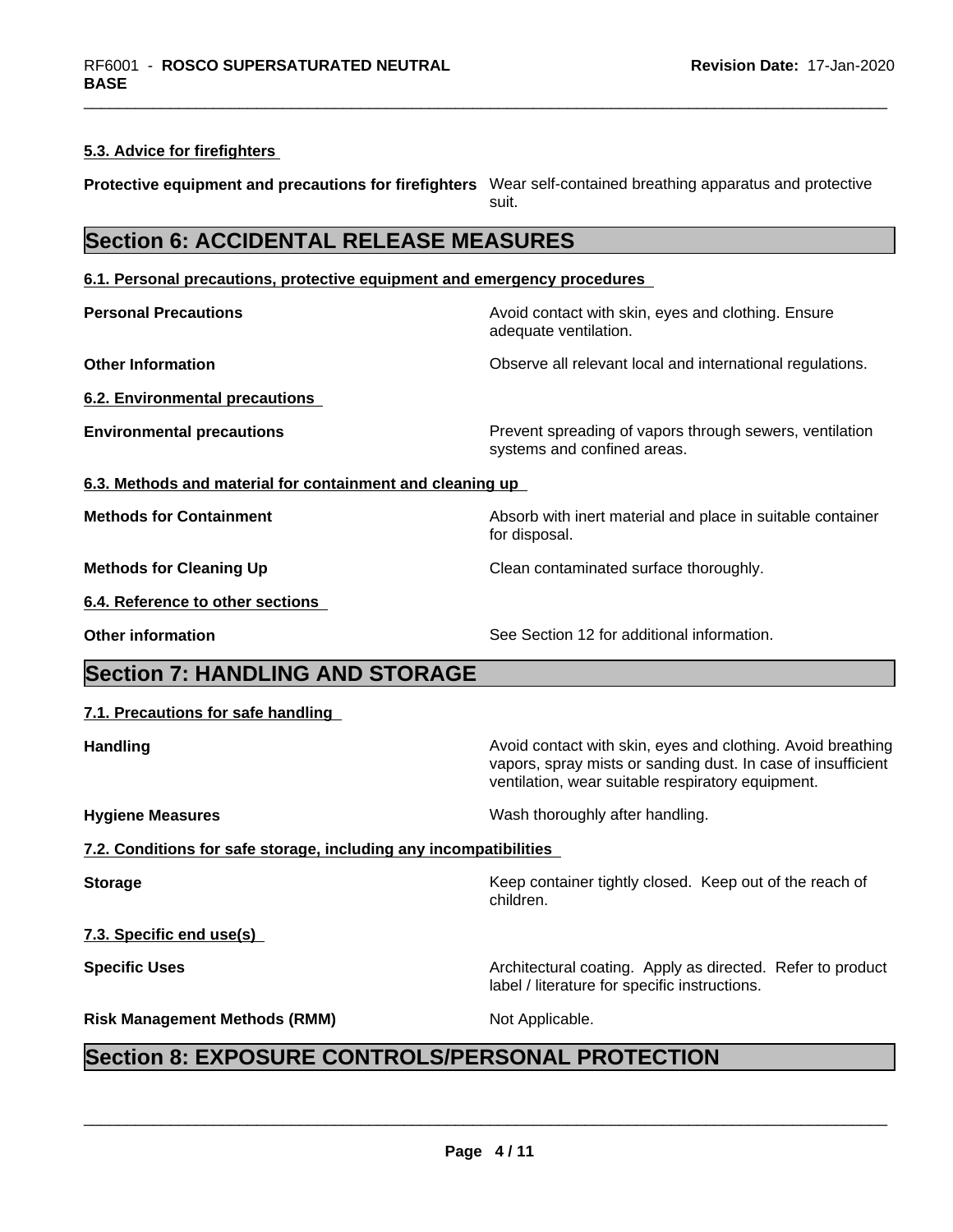#### **8.1. Control parameters**

| <b>Chemical name</b>                                | <b>European Union</b>          | <b>Belgium</b>                                       | <b>Bulgaria</b>                                 |                                | <b>Cyprus</b>                                                | <b>France</b>               | <b>Ireland</b>                                                                                                                                                          |
|-----------------------------------------------------|--------------------------------|------------------------------------------------------|-------------------------------------------------|--------------------------------|--------------------------------------------------------------|-----------------------------|-------------------------------------------------------------------------------------------------------------------------------------------------------------------------|
| Limestone<br>1317-65-3                              |                                | TWA: $10 \text{ mg/m}^3$                             | TWA: 1.0 fiber/cm3<br>TWA: 10 mg/m <sup>3</sup> |                                |                                                              |                             | TWA: $10 \text{ mg/m}^3$<br>TWA: $4 \text{ mg/m}^3$                                                                                                                     |
|                                                     |                                |                                                      |                                                 |                                |                                                              |                             | STEL: 30 mg/m <sup>3</sup><br>STEL: 12 mg/m <sup>3</sup>                                                                                                                |
| Cristobalite<br>14464-46-1                          | TWA: 0.1 mg/m <sup>3</sup>     | TWA: 0.05 mg/m <sup>3</sup>                          | TWA: 0.07 mg/m <sup>3</sup>                     |                                | $\blacksquare$                                               | TWA: 0.05 mg/m <sup>3</sup> | TWA: $0.1 \text{ mg/m}^3$<br>STEL: $0.3 \text{ mg/m}^3$                                                                                                                 |
| Propylene glycol<br>$57 - 55 - 6$                   |                                |                                                      |                                                 |                                |                                                              |                             | TWA: $10 \text{ mg/m}^3$<br>TWA: 150 ppm<br>TWA: 470 mg/m <sup>3</sup><br>STEL: 1410 mg/m <sup>3</sup><br>STEL: 30 mg/m <sup>3</sup><br>STEL: 450 ppm                   |
| Diatomaceous silica,<br>flux-calcined<br>68855-54-9 | $\sim$                         | $\sim$                                               | $\sim$                                          |                                | $\sim$                                                       | $\mathbf{r}$                | TWA: $1.2 \text{ mg/m}^3$<br>STEL: 3.6 mg/m <sup>3</sup>                                                                                                                |
| <b>Chemical name</b>                                | Germany                        | <b>Greece</b>                                        | <b>Hungary</b>                                  |                                | Iceland                                                      | <b>Italy</b>                | Latvia                                                                                                                                                                  |
| Limestone<br>1317-65-3                              |                                | TWA: 10 mg/m <sup>3</sup><br>TWA: $5 \text{ mg/m}^3$ | TWA: $10 \text{ mg/m}^3$                        |                                |                                                              |                             |                                                                                                                                                                         |
| Cristobalite<br>14464-46-1                          | $\sim$                         |                                                      | TWA: 0.15 mg/m <sup>3</sup>                     |                                | $0.15$ mg/m <sup>3</sup> TWA<br>$0.05$ mg/m <sup>3</sup> TWA | $\sim$                      | $\blacksquare$                                                                                                                                                          |
| Propylene glycol<br>$57 - 55 - 6$                   | $\overline{a}$                 | $\overline{a}$                                       |                                                 |                                |                                                              | $\sim$                      | TWA: $7 \text{ mg/m}^3$                                                                                                                                                 |
| Diatomaceous silica.<br>flux-calcined<br>68855-54-9 | TWA: 0.3 mg/m <sup>3</sup>     | $\sim$                                               | $\overline{a}$                                  |                                | 1.5 mg/m <sup>3</sup> TWA                                    | $\blacksquare$              | $\sim$                                                                                                                                                                  |
| <b>Chemical name</b>                                | Lithuania                      | <b>Netherlands</b>                                   | Poland                                          | Romania                        | <b>Spain</b>                                                 | <b>Sweden</b>               | <b>United</b><br>Kingdom                                                                                                                                                |
| Limestone<br>1317-65-3                              |                                |                                                      |                                                 | TWA: $10 \text{ mg/m}^3$       | $\blacksquare$                                               | $\sim$                      | TWA: 10 mg/m <sup>3</sup><br>TWA: $4 \text{ mg/m}^3$<br>STEL: 30 mg/m <sup>3</sup><br>STEL: 12 mg/m <sup>3</sup>                                                        |
| Cristobalite<br>14464-46-1                          | TWA: 0.05<br>mg/m <sup>3</sup> | TWA: 0.075<br>mg/m <sup>3</sup>                      | TWA: 0.1 mg/m <sup>3</sup>                      | TWA: 0.05<br>mg/m <sup>3</sup> | TWA: 0.05<br>mg/m <sup>3</sup>                               |                             | TLV: 0.05 mg/m <sup>3</sup> TWA: 0.1 mg/m <sup>3</sup>                                                                                                                  |
| Propylene glycol<br>$57 - 55 - 6$                   | TWA: $7 \text{ mg/m}^3$        |                                                      | TWA: 100 mg/m <sup>3</sup>                      |                                |                                                              |                             | <b>TWA: 150 ppm</b><br>TWA: 474 mg/m <sup>3</sup><br>TWA: 10 mg/m <sup>3</sup><br>STEL: 450 ppm<br><b>STEL: 1422</b><br>mg/m <sup>3</sup><br>STEL: 30 mg/m <sup>3</sup> |
| Diatomaceous silica,<br>flux-calcined<br>68855-54-9 |                                |                                                      | TWA: $2 \text{ mg/m}^3$<br>TWA: 1 $mg/m3$       |                                |                                                              |                             |                                                                                                                                                                         |

#### **8.2. Exposure controls**

**Occupational exposure controls**

**Personal Protective Equipment**

**Engineering Measures Engineering Measures Engineering Measures Ensure adequate ventilation**, especially in confined areas.

**Respiratory Protection In case of insufficient ventilation wear suitable respiratory** equipment.

**Eye Protection** Safety glasses with side-shields.

**Skin Protection Skin Protection Lightweight protective clothing.**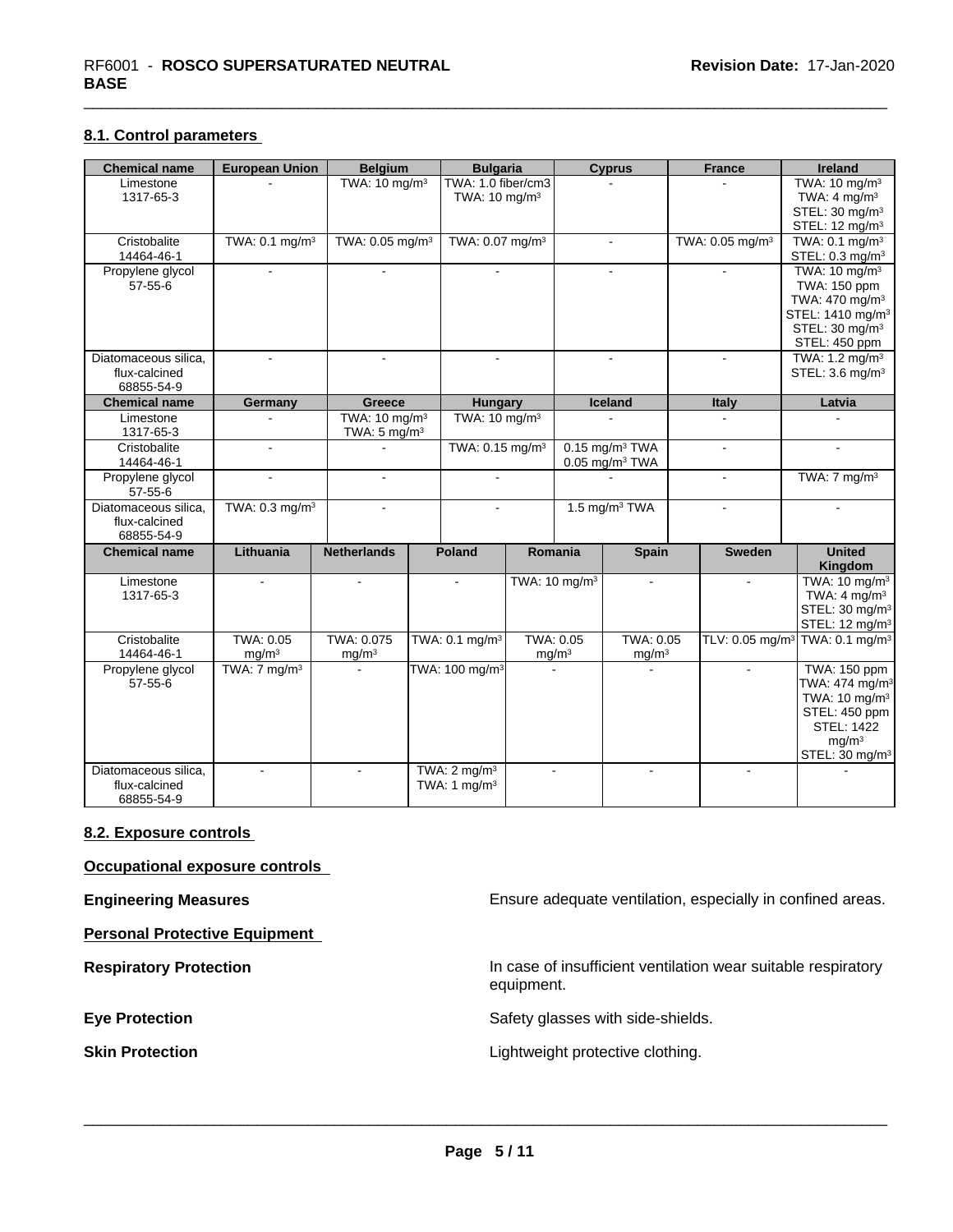Hand protection **Impervious** gloves.

**Hygiene Measures Avoid contact with skin, eyes and clothing. Remove and Hygiene Measures Avoid contact with skin, eyes and clothing. Remove and** wash contaminated clothing before re-use. Wash thoroughly after handling.

# **Section 9: PHYSICAL AND CHEMICAL PROPERTIES**

#### **9.1. Information on basic physical and chemical properties**

**Appearance** liquid **Odor** little or no odor

# **Odor Threshold** No information available

| <b>Property</b>                      | Values                   | <b>Remarks/ Method</b> |
|--------------------------------------|--------------------------|------------------------|
| Density (g/L)                        | 1330 - 1378              | None known             |
| <b>Relative Density</b>              | $1.33 - 1.38$            |                        |
| рH                                   | No information available | None known             |
| <b>Viscosity (cps)</b>               | No information available | None known             |
| Solubility(ies)                      | No information available | None known             |
| <b>Water solubility</b>              | No information available | None known             |
| <b>Evaporation Rate</b>              | No information available | None known             |
| Vapor pressure                       | No information available | None known             |
| <b>Vapor density</b>                 | No information available | None known             |
| Wt. % Solids                         | $45 - 55$                | None known             |
| Vol. % Solids                        | $30 - 40$                | None known             |
| Wt. % Volatiles                      | $45 - 55$                | None known             |
| <b>Vol. % Volatiles</b>              | $60 - 70$                | None known             |
| <b>Boiling Point (°C)</b>            | 100                      | None known             |
| <b>Freezing Point (°C)</b>           | 0                        | None known             |
| <b>Melting Point (°C)</b>            | No information available | None known             |
| <b>Pour Point</b>                    | No information available | None known             |
| Flash Point (°C)                     | Not applicable           | None known             |
| Flammability (solid, gas)            | No information available | None known             |
| <b>Upper flammability limit:</b>     | No information available | None known             |
| Lower flammability limit:            | No information available | None known             |
| <b>Autoignition Temperature (°C)</b> | No information available | None known             |
| Decomposition Temperature (°C)       | No information available | None known             |
| <b>Partition coefficient</b>         | No information available | None known             |
| <b>Explosive properties</b>          | No information available | None known             |
| <b>Oxidizing Properties</b>          | No information available | None known             |

# **Section 10: STABILITY AND REACTIVITY**

**10.1. Reactivity Reactivity** Not Applicable.

**10.2. Chemical stability**

**10.3. Possibility of hazardous reactions**

**Chemical Stability Stable under normal conditions.**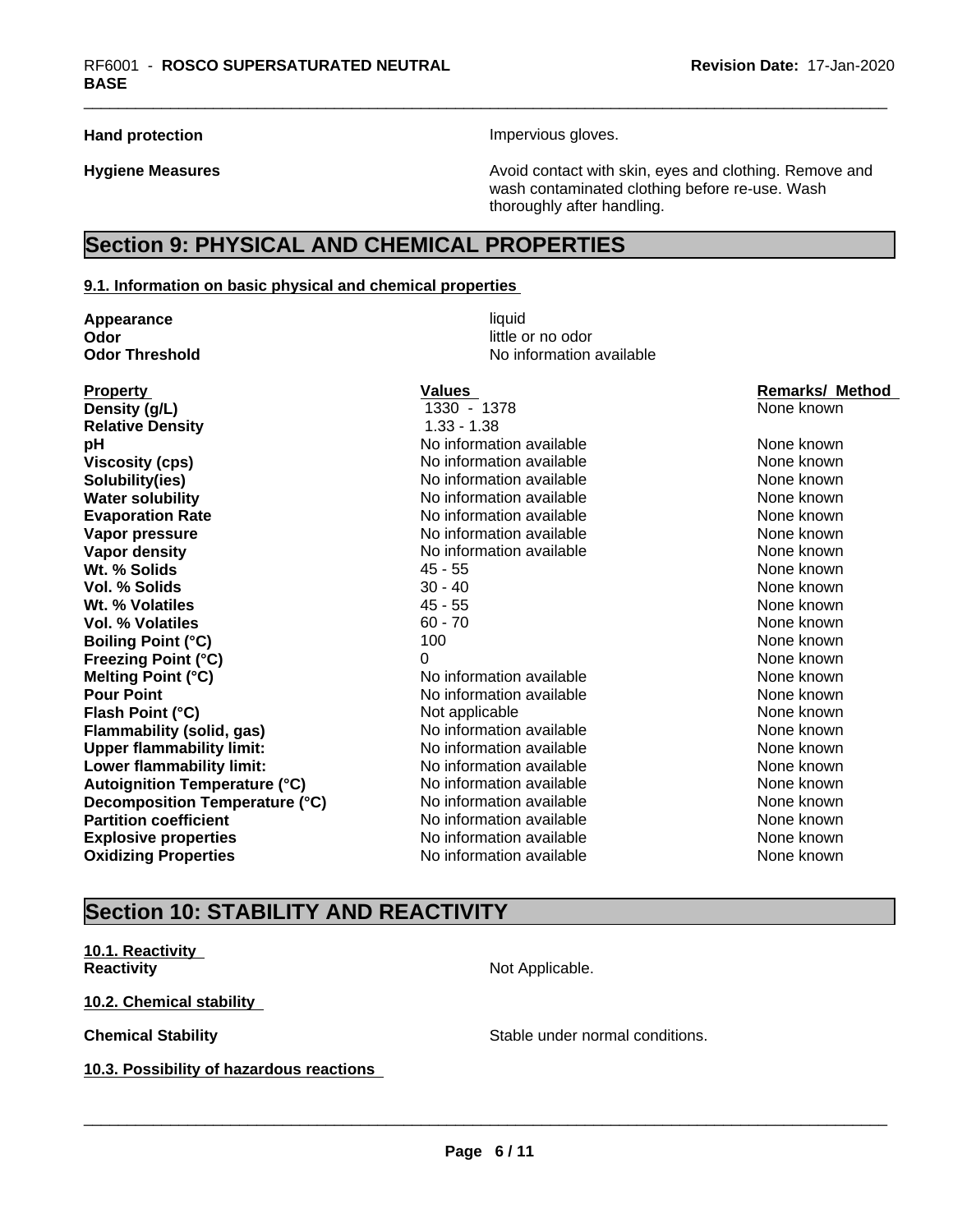| Possibility of hazardous reactions            | None under normal conditions of use.     |
|-----------------------------------------------|------------------------------------------|
| 10.4. Conditions to avoid                     |                                          |
| <b>Conditions to avoid</b>                    | Prevent from freezing.                   |
| 10.5. Incompatible materials                  |                                          |
| <b>Incompatible Materials</b>                 | No materials to be especially mentioned. |
| 10.6. Hazardous decomposition products        |                                          |
| <b>Hazardous Decomposition Products</b>       | None under normal conditions of use.     |
| <b>Continue 44. TOVICOLOGICAL INFODMATION</b> |                                          |

## **Section 11: TOXICOLOGICAL INFORMATION**

#### **11.1. Information on toxicological effects**

**Product Information**

| <b>Inhalation</b>     | There is no data available for this product.    |
|-----------------------|-------------------------------------------------|
| Eye contact           | There is no data available for this product.    |
| <b>Skin contact</b>   | May cause sensitization of susceptible persons. |
| Ingestion             | There is no data available for this product.    |
| <b>Acute Toxicity</b> |                                                 |

#### **Component Information**

| <b>Chemical name</b>                                                      | Oral LD50            | Dermal LD50              | <b>Inhalation LC50</b>               |
|---------------------------------------------------------------------------|----------------------|--------------------------|--------------------------------------|
| Propylene glycol<br>$57 - 55 - 6$                                         | $= 20$ g/kg (Rat)    | $= 20800$ mg/kg (Rabbit) |                                      |
| Distillates, petroleum,<br>solvent-refined heavy paraffinic<br>64741-88-4 | $>$ 5000 mg/kg (Rat) | $>$ 2000 mg/kg (Rabbit)  | $> 5530$ mg/m <sup>3</sup> (Rat) 4 h |
| 1,2-Benzisothiazolin-3-one<br>2634-33-5                                   | $= 1020$ mg/kg (Rat) |                          |                                      |

| No information available.            |
|--------------------------------------|
| No information available.            |
| May cause an allergic skin reaction. |
| No information available.            |
|                                      |

#### **Carcinogenic effects**

The table below indicates whether each agency has listed any ingredient as a carcinogen.

|  | ™≏<br>$ -$<br>name | .<br>union<br>. . | $\cdot$ AD $\prime$ |
|--|--------------------|-------------------|---------------------|
|--|--------------------|-------------------|---------------------|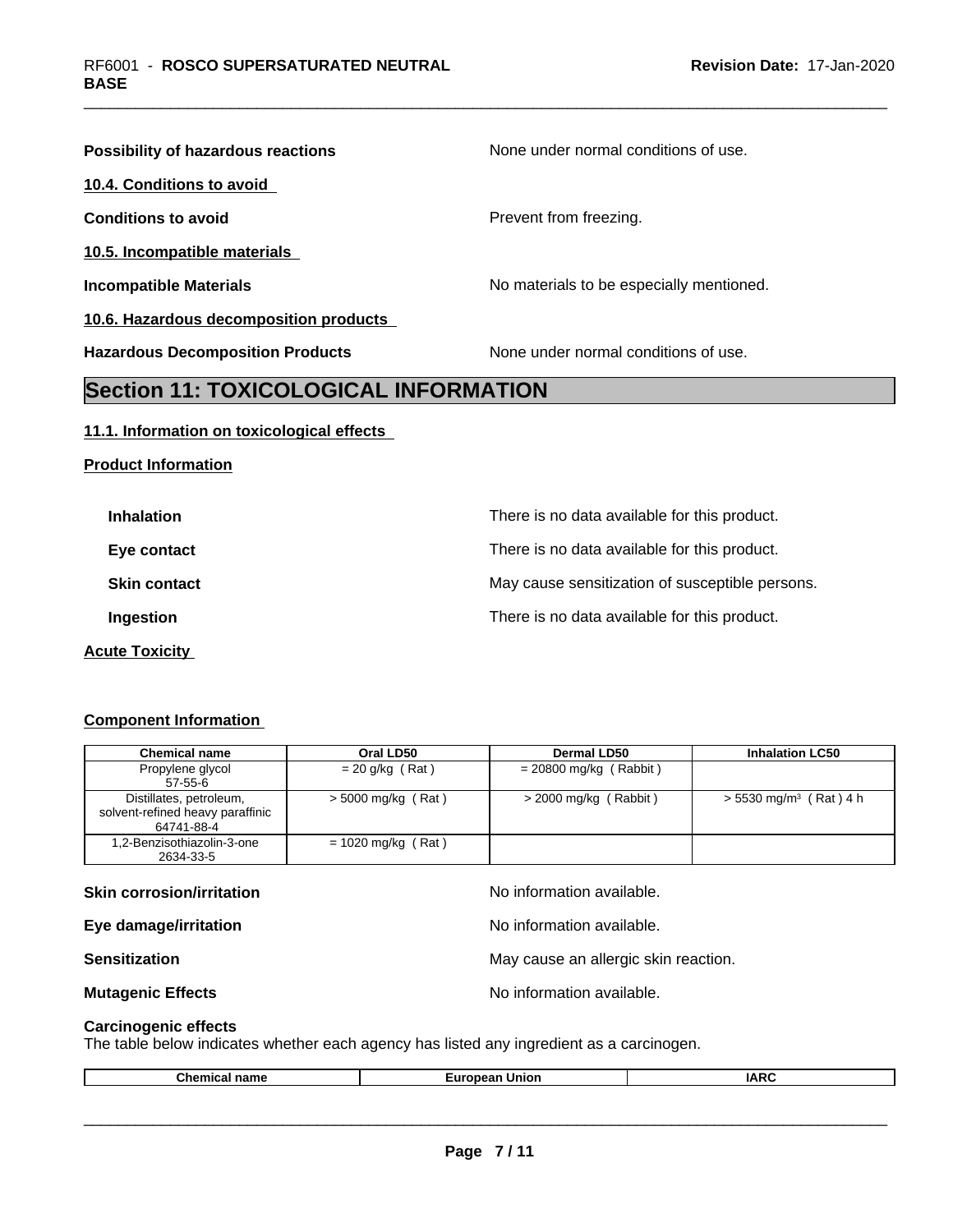# \_\_\_\_\_\_\_\_\_\_\_\_\_\_\_\_\_\_\_\_\_\_\_\_\_\_\_\_\_\_\_\_\_\_\_\_\_\_\_\_\_\_\_\_\_\_\_\_\_\_\_\_\_\_\_\_\_\_\_\_\_\_\_\_\_\_\_\_\_\_\_\_\_\_\_\_\_\_\_\_\_\_\_\_\_\_\_\_\_\_\_\_\_ RF6001 - **ROSCO SUPERSATURATED NEUTRAL BASE**

| <b>Cristobalite</b><br>14464-46-1 | I - Human Carcinogen |  |
|-----------------------------------|----------------------|--|
| Silica, crystalline<br>14808-60-7 | I - Human Carcinogen |  |

• Crystalline Silica has been determined to be carcinogenic to humans by IARC (1) when in respirable form. Risk of cancer depends on duration and level of inhalation exposure to spray mist or dust from sanding the dried paint.

#### **Legend**

IARC - International Agency for Research on Cancer

| <b>Reproductive Effects</b>     | No information available.                                                     |
|---------------------------------|-------------------------------------------------------------------------------|
| <b>Developmental Effects</b>    | No information available.                                                     |
| <b>STOT - single exposure</b>   | No information available.                                                     |
| <b>STOT - repeated exposure</b> | Causes damage to organs through prolonged or repeated<br>exposure if inhaled. |
| <b>Neurological Effects</b>     | No information available.                                                     |
| <b>Target organ effects</b>     | Respiratory system, Eyes, Skin, Lungs.                                        |
| <b>Symptoms</b>                 | No information available.                                                     |
| <b>Aspiration Hazard</b>        | No information available.                                                     |

# **Section 12: ECOLOGICAL INFORMATION**

#### **12.1. Toxicity**

The environmental impact of this product has not been fully investigated

| <b>Chemical name</b>             | Algae/aquatic plants             | Fish                             | <b>Crustacea</b>              |
|----------------------------------|----------------------------------|----------------------------------|-------------------------------|
| Propylene glycol                 | $EC50: =19000$ mg/L (96h,        | LC50 41 - 47 mL/L Oncorhynchus   | $EC50 > 1000$ mg/L (48 h)     |
| 57-55-6                          | Pseudokirchneriella subcapitata) | mykiss $(96 h)$                  | $EC50 > 10000$ mg/L (24 h)    |
|                                  |                                  | $LC50 = 710$ mg/L Pimephales     |                               |
|                                  |                                  | promelas (96 h)                  |                               |
|                                  |                                  | $LC50 = 51600$ mg/L Oncorhynchus |                               |
|                                  |                                  | mykiss $(96 h)$                  |                               |
|                                  |                                  | $LC50 = 51400$ mg/L Pimephales   |                               |
|                                  |                                  | promelas (96 h)                  |                               |
| Distillates, petroleum,          |                                  | LC50: >5000mg/L (96h,            | EC50: >1000mg/L (48h, Daphnia |
| solvent-refined heavy paraffinic |                                  | Oncorhynchus mykiss)             | magna)                        |
| 64741-88-4                       |                                  |                                  |                               |

#### **12.2. Persistence and degradability**

#### **Persistence / Degradability** No information available.

 $\overline{\phantom{a}}$  ,  $\overline{\phantom{a}}$  ,  $\overline{\phantom{a}}$  ,  $\overline{\phantom{a}}$  ,  $\overline{\phantom{a}}$  ,  $\overline{\phantom{a}}$  ,  $\overline{\phantom{a}}$  ,  $\overline{\phantom{a}}$  ,  $\overline{\phantom{a}}$  ,  $\overline{\phantom{a}}$  ,  $\overline{\phantom{a}}$  ,  $\overline{\phantom{a}}$  ,  $\overline{\phantom{a}}$  ,  $\overline{\phantom{a}}$  ,  $\overline{\phantom{a}}$  ,  $\overline{\phantom{a}}$ 

#### **12.3. Bioaccumulative potential**

**Bioaccumulation Bioaccumulation Bioaccumulation There is no data for this product.** 

| --- | ъ.   |
|-----|------|
| --  | . .  |
| .   | псен |
|     |      |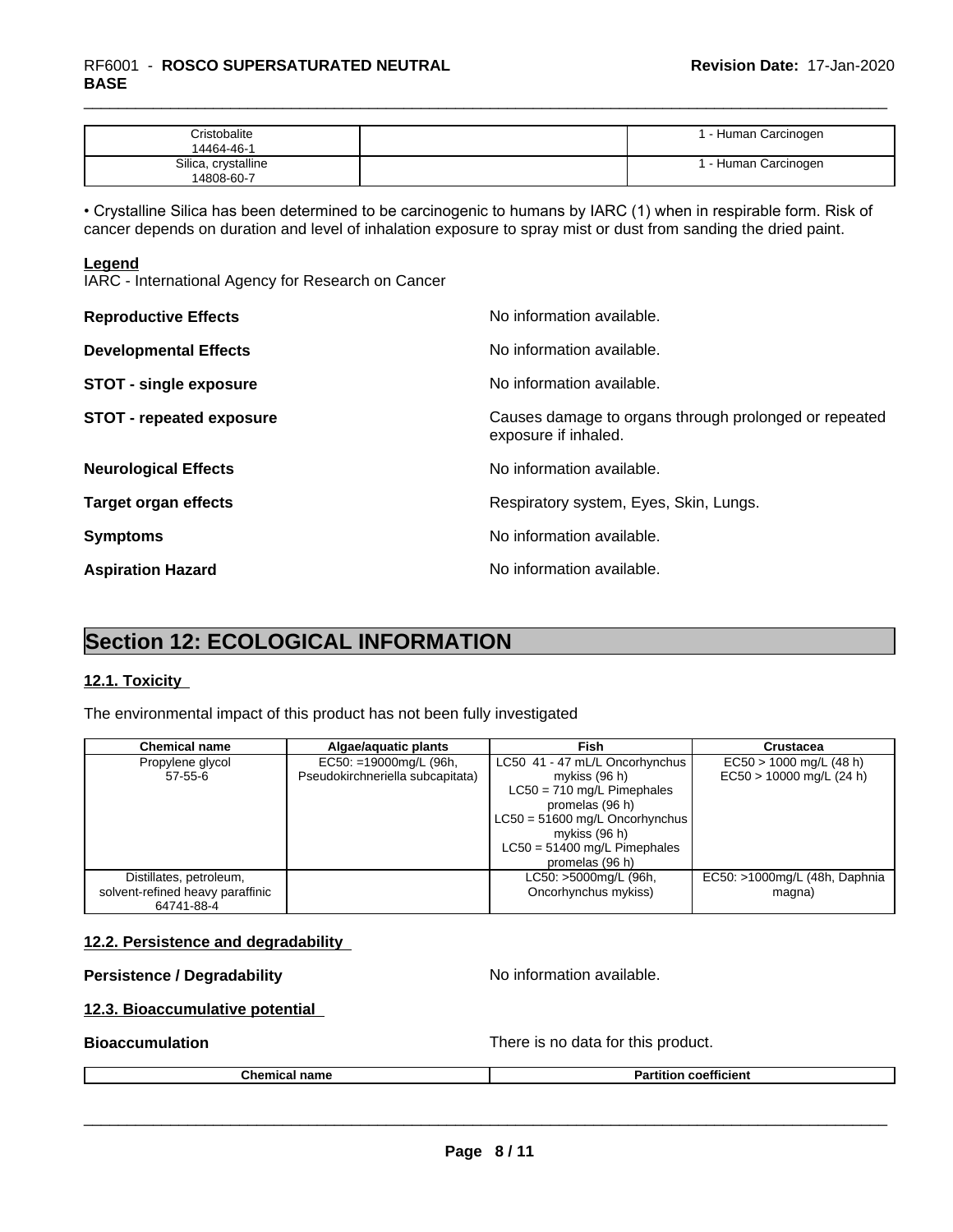| olin-3-one<br>ла.<br>. .<br>. | ن., |
|-------------------------------|-----|
| າຂາ<br>-371.                  |     |

#### **12.4. Mobility in soil**

**Mobility** in soil **Mobility** in soil

**Mobility in Environmental Media** Noinformation available.

#### **12.5. Results of PBT and vPvB assessment**

#### **PBT and vPvB assessment No information available.** No information available.

| Chemical name                                                          | <b>PBT and vPvB assessment</b>                                   |
|------------------------------------------------------------------------|------------------------------------------------------------------|
| Propylene glycol<br>57-55-6                                            | The substance is not PBT / vPvB PBT assessment<br>does not apply |
| Diatomaceous silica, flux-calcined<br>68855-54-9                       | PBT assessment does not apply                                    |
| Distillates, petroleum, solvent-refined heavy paraffinic<br>64741-88-4 | The substance is not PBT / vPvB                                  |
| 1,2-Benzisothiazolin-3-one<br>2634-33-5                                | The substance is not PBT / vPvB                                  |

#### **12.6. Other adverse effects**

**Other adverse effects** No information available

application for which the product was used.

# **Section 13: DISPOSAL CONSIDERATIONS**

#### **13.1. Waste treatment methods**

**Waste from Residues/Unused Products** Dispose of in accordance with the European Directives on waste and hazardous waste. **Contaminated Packaging <b>Empty Containers** should be taken for local recycling, recovery or waste disposal. **EWC waste disposal No** Noinformation available **Other Information** Waste codes should be assigned by the user based on the

# **Section 14: TRANSPORT INFORMATION**

| <b>IMDG</b> | Not regulated |
|-------------|---------------|
| RID         | Not regulated |
| <b>ADR</b>  | Not regulated |
| <b>ADN</b>  | Not regulated |
| <b>IATA</b> | Not regulated |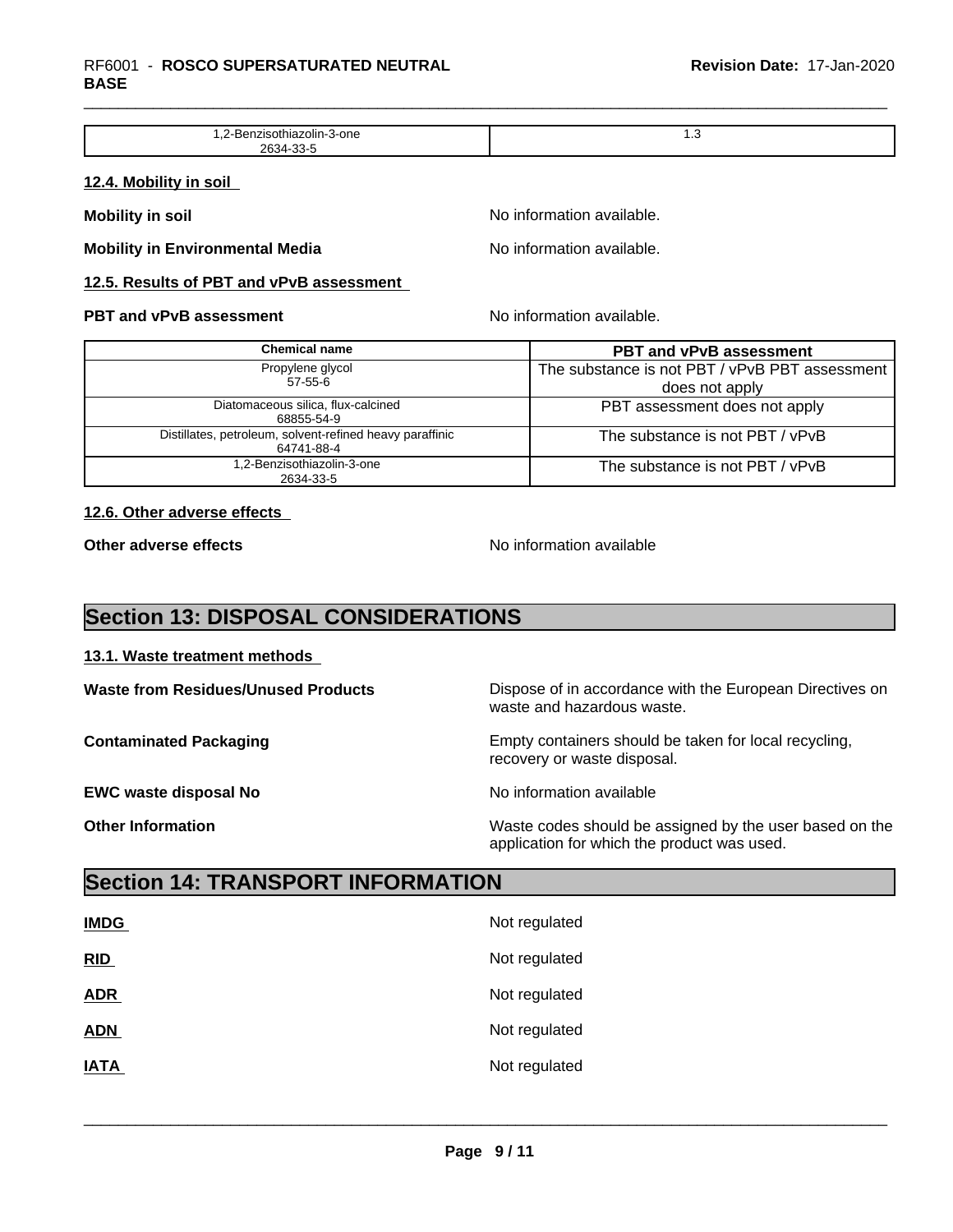# **Section 15: REGULATORY INFORMATION**

#### **15.1. Safety, health and environmental regulations/legislation specific for the substance or mixture**

#### **Occupational Illnesses (R-463-3, France)**

| Chemical name                           | French RG number |
|-----------------------------------------|------------------|
| Cristobalite<br>14464-46-1              | <b>RG 25</b>     |
| Propylene glycol<br>57-55-6             | <b>RG 84</b>     |
| Silica, crystalline<br>14808-60-7       | <b>RG 25</b>     |
| 1,2-Benzisothiazolin-3-one<br>2634-33-5 | RG 65            |

#### **European Union**

Take note of Directive 98/24/EC on the protection of the health and safety of workers from the risks related to chemical agents at work

#### **International Inventories**

| <b>AICS</b>                   | No - Not all of the components are listed. |
|-------------------------------|--------------------------------------------|
| <b>DSL: Canada</b>            | Yes - All components are listed or exempt. |
| <b>EINECS: European Union</b> | No - Not all of the components are listed. |
| <b>ENCS</b>                   | No - Not all of the components are listed. |
| <b>IECSC</b>                  | No - Not all of the components are listed. |
| <b>KECL (Annex 1)</b>         | No - Not all of the components are listed. |
| <b>PICCS</b>                  | No - Not all of the components are listed. |
| <b>TSCA: United States</b>    | Yes - All components are listed or exempt. |

#### **Legend**

 **AICS** - Australian Inventory of Chemical Substances

 **DSL/NDSL** - Canadian Domestic Substances List/Non-Domestic Substances List

 **IECSC** - China Inventory of Existing Chemical Substances

 **EINECS/ELINCS** - European Inventory of Existing Chemical Substances/European List of Notified Chemical Substances

 **ENCS** - Japan Existing and New Chemical Substances

 **KECL** - Korean Existing and Evaluated Chemical Substances

 **PICCS** - Philippines Inventory of Chemicals and Chemical Substances

 **TSCA** - United States Toxic Substances Control Act Section 8(b) Inventory

#### **15.2. Chemical safety assessment**

#### **Chemical Safety Report** No information available

 $\overline{\phantom{a}}$  ,  $\overline{\phantom{a}}$  ,  $\overline{\phantom{a}}$  ,  $\overline{\phantom{a}}$  ,  $\overline{\phantom{a}}$  ,  $\overline{\phantom{a}}$  ,  $\overline{\phantom{a}}$  ,  $\overline{\phantom{a}}$  ,  $\overline{\phantom{a}}$  ,  $\overline{\phantom{a}}$  ,  $\overline{\phantom{a}}$  ,  $\overline{\phantom{a}}$  ,  $\overline{\phantom{a}}$  ,  $\overline{\phantom{a}}$  ,  $\overline{\phantom{a}}$  ,  $\overline{\phantom{a}}$ 

## **Section 16: OTHER INFORMATION**

#### **Full text of H-Statements referred to under section 3**

H302 - Harmful if swallowed

H304 - May be fatal if swallowed and enters airways

H315 - Causes skin irritation

H317 - May cause an allergic skin reaction

H318 - Causes serious eye damage